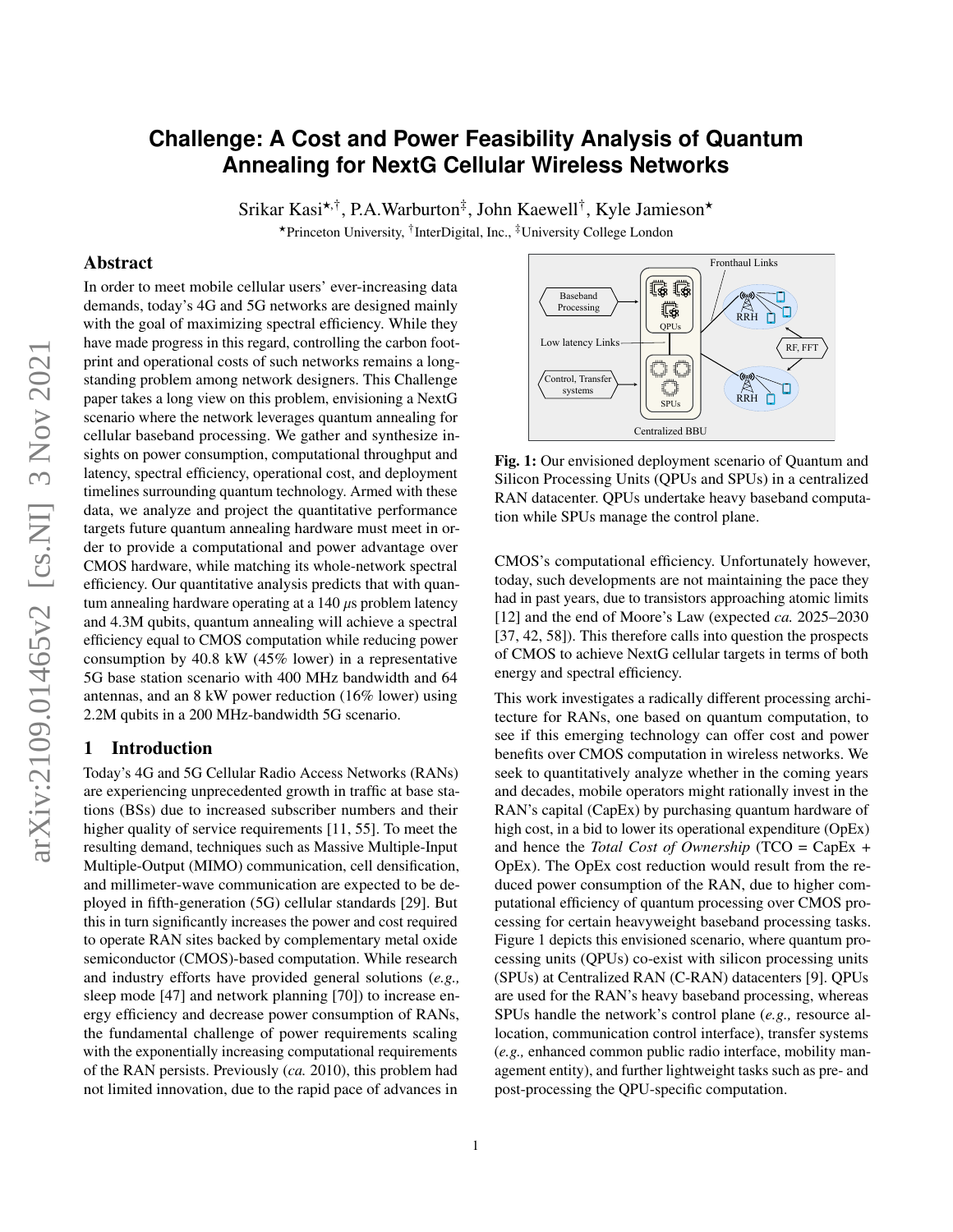<span id="page-1-0"></span>

Fig. 2: Projected year-by-year timeline of QA-based RAN processing. Data points  $(4)$  in the hatched area (2011–2020) represent the historical QA qubit counts. The 2023 data point  $(\star)$  with 7,440 qubits corresponds to a next-generation QA processor roadmap [\[19,](#page-10-6) [21\]](#page-10-7). The blue filled (dark shade) area is the projected QA qubit count, whose upper/lower bounds are extrapolations of the best-case (2017–2020) and the worst-case (2020–2023) qubit growths respectively. Annotations corresponding to further data points ( $\blacksquare$ ) show the base station (BS) scenarios their respective qubit counts will enable (see [§6\)](#page-9-1). The figure shows that if future QA qubit count scales along this best-case trend, starting from the year 2036, QA may be applicable to practical wireless systems with power/cost benefits over CMOS hardware (see [§6\)](#page-9-1).

This paper presents the first extensive analysis on power consumption and quantum annealing (QA) architecture to make the case for the future feasibility of quantum processing based RANs. While recent successful point-solutions that apply QA to variety of wireless network applications [\[3,](#page-9-2) [7,](#page-9-3) [8,](#page-9-4) [14,](#page-10-8) [35,](#page-10-9) [39,](#page-10-10) [40,](#page-10-11) [43,](#page-10-12) [46,](#page-10-13) [65,](#page-11-3) [66\]](#page-11-4) serve as our motivation, previous work stops short of a macroscopic power and cost comparison between QA and CMOS. Despite QA's benefits demonstrated by these prior works in their respective point settings, a reasoning of how these results will factor into the overall computational performance and power requirements of the base station and C-RAN remains missing. Therefore, here we investigate these issues head-on, to make an endto-end case that QA will likely in future offer benefits over CMOS for the processing associated with wireless networks.

In order to realize such an architecture, several key system performance metrics need to be analyzed, quantified, and evaluated, most notably the power consumption, computational throughput, spectral efficiency, operational cost, and feasibility of a large-scale quantum hardware. We carefully discuss these issues in later sections of the work ([§3,](#page-2-0) [§5\)](#page-6-0). Our approach is to first describe the factors that influence processing latency and throughput on current QA devices and then, by the assessment of recent developments in the area, project what future QA devices will be capable of under the same metrics ([§3\)](#page-2-0). We next analyze cost by evaluating the power consumption of QA ([§5\)](#page-6-0). Our analysis reveals that a three-way interplay between latency, power consumption, and the number of *qubits* (quantum bits) in the QA hardware determines whether the QA technology can benefit over

CMOS hardware. In particular, latency influences spectral efficiency, power consumption influences energy efficiency, and the number of qubits influences both. Based on these insights, we determine the technology points (*i.e.,* latency, power consumption, and number of qubits) that QA hardware must meet in order to provide advantage over CMOS in terms of energy and spectral efficiency.

Table [1](#page-2-1) summarizes our results, showing that for 200 and 400 MHz bandwidths, respectively, with 2.13 and 4.26M qubits, we predict that QA processing will achieve spectral efficiency equal to today's 14 nm CMOS processing, while reducing power consumption by 8 kW (16% lower) and 40.8 kW (45% lower) in representative 5G base station scenarios. In a C-RAN setting with five base stations of 200 and 400 MHz bandwidths, QA processing with 10.6M and 21.3M qubits respectively attains equal spectral efficiency to CMOS, while reducing the power consumption by 100 kW (35% lower) and 232 kW (58% lower) respectively. Our further evaluations compare QA against future 1.5 nm CMOS silicon, which is expected to be the silicon technology at the end of Moore's law scaling (*ca.* 2030 [\[37\]](#page-10-4)). In a BS scenario with 400 MHz bandwidth and 128 antennas, QA will reduce power consumption by 30.4 kW (37% lower), in comparison to 1.5 nm CMOS hardware, while achieving equal spectral efficiency with 8.5M-qubit QA hardware. Figure [2](#page-1-0) reports our projected QA deployment timeline, describing year-by-year milestones on the application of QA to wireless networks. Our analysis show that with custom QA hardware and qubits growing 2.65× every three years (2017–2020 trend), QA application in practical RAN settings with potential power/cost benefit is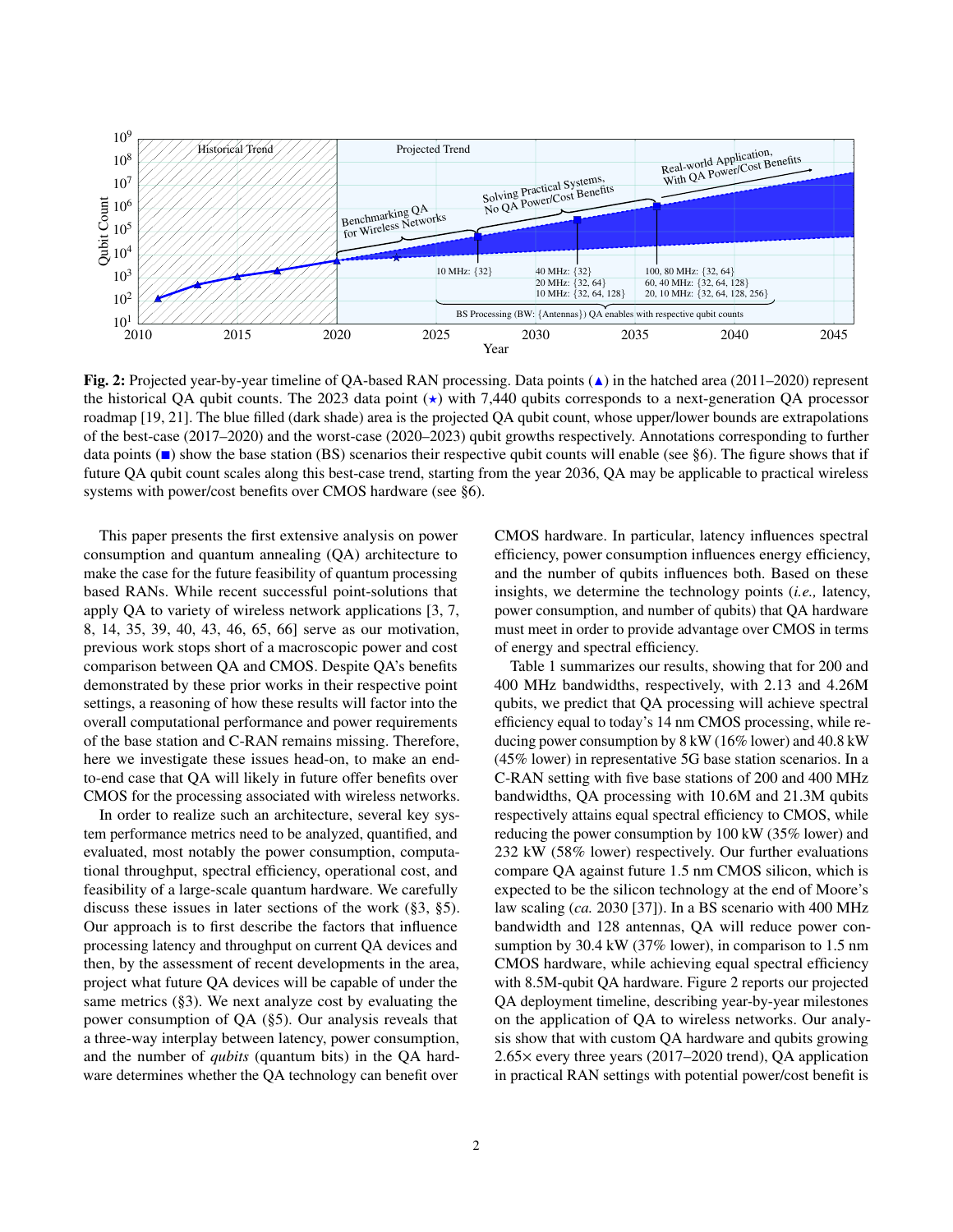<span id="page-2-1"></span>Table 1: Summary of qubit requirements of QA hardware to achieve equal spectral efficiency to CMOS, and power consumption of CMOS and QA, at various bandwidths. $<sup>1</sup>$  $<sup>1</sup>$  $<sup>1</sup>$  The</sup> shaded/colored cells indicate lesser power consumption of CMOS/QA hardware.

|             |       | <b>Oubits</b> | <b>Power Consumption</b> |      |             |      |  |
|-------------|-------|---------------|--------------------------|------|-------------|------|--|
| B/W         | BS    | <b>CRAN</b>   | BS (KW)                  |      | CRAN (MW)   |      |  |
|             |       |               | <b>CMOS</b>              | OΑ   | <b>CMOS</b> | OА   |  |
| 50 MHz 530K |       | 2.65M         | 19.3                     | 36   | 0.13        | 0.12 |  |
| 100         | 1.06M | 5.3M          | 29.4                     | 37.9 | 0.18        | 0.13 |  |
| 200         | 2.13M | 10.6M         | 49.5                     | 41.6 | 0.28        | 0.18 |  |
| 400         | 4.26M | 21.3M         | 89.9                     | 49   | 0.48        | 0.25 |  |

a predicted 15 years (*ca.* 2036) away, whereas the feasibility in processing a base station (BS) with 10 MHz bandwidth and 32 antennas is a predicted six years away (*ca.* 2027) ([§2,](#page-2-3) [§6\)](#page-9-1).

Overall, our quantitative results predict that QA hardware will offer benefits over CMOS hardware in certain wireless network scenarios, once the technology matures to hold at least a million qubits ([§6\)](#page-9-1), while improving problem processing time to hundreds of microseconds ([§3\)](#page-2-0). Scaling QA processors to millions of qubits will pose challenges along engineering, control, and operation of hardware resources, which designers continue to investigate [\[4,](#page-9-5) [6\]](#page-9-6). In recent years (2017– 2021), research programs such as IARPA's Quantum Enhanced Optimization (QEO) and DARPA's Quantum Annealing Feasibility Study (QAFS) indicate particular interest in exploring the potential and limitations of QA by investigating custom made 25-qubit high-coherence QA chips [\[50\]](#page-11-5). While these programs find promising QA approaches to exponential quantum speedup in oracular settings [\[13,](#page-10-14) [50\]](#page-11-5), recent further work demonstrates large-scale qubit control techniques, showing that control of million qubit-scale quantum hardware is already at this point in time a realistic prospect [\[63\]](#page-11-6).

## <span id="page-2-3"></span>2 Background and Assumptions

While classical computation uses bits to process information, quantum computation uses *qubits*, physical devices that allow *superposition* of bits simultaneously [\[17\]](#page-10-15). The current technology landscape consists broadly of fault-tolerant approaches to quantum computing versus *noisy intermediate scale quantum (NISQ)* implementations. Fault-tolerant quantum computing [\[59\]](#page-11-7) is an ideal scenario that is still far off in the future, whereas NISQ computing [\[56\]](#page-11-8), which is available today, suffers high machine noise levels, but gives us an insight into what future fault-tolerant methods will be capable

of in terms of key quantum effects such as qubit *entanglement* and *tunneling* [\[59\]](#page-11-7). NISQ processors can be classified into digital gate model or analog annealing (QA) architectures.

Gate-model devices [\[45\]](#page-10-16) are fully general purpose computers, using programmable logic gates acting on qubits [\[69\]](#page-11-9), whereas annealing-model devices [\[17\]](#page-10-15), inspired by the Adiabatic Theorem of quantum mechanics, offer a means to search an optimization problem for its lowest *ground state* energy configurations in a high-dimensional energy landscape [\[18\]](#page-10-17). While gate-model quantum devices of size relevant to practical applications are not yet generally available [\[34\]](#page-10-18), today's QA devices with about 5,000 qubits enable us to commence empirical studies at realistic scales [\[17\]](#page-10-15).

In this study, we make the following two assumptions:

*Assumption— Ising Model formulation.* To enable QA computation, we assume that the cellular baseband's heavy processing tasks are formulated as Ising model problems. Recent prior work in this area has formulated frequency domain detection, forward error correction, and precoding problems into Ising models [\[3,](#page-9-2) [14,](#page-10-8) [39,](#page-10-10) [40,](#page-10-11) [43\]](#page-10-12). We assume further baseband tasks such as pre-distortion weight selection and up/down sampling/filtering hold Ising model formulations due to their computation being digital and decision-seeking [\[2,](#page-9-7) [52\]](#page-11-10), and the availability of penalty methods to reduce higher-order optimization problems into Ising models [\[5,](#page-9-8) [23\]](#page-10-19).

*Assumption— Bespoke QA hardware*. Qubit connectivity significantly impacts performance, with sparse connectivity negatively affecting dense problem graphs due to problem mapping difficulties [\[39\]](#page-10-10), but recent advances in QA have bolstered qubit connectivity [\[20\]](#page-10-20) while further improvement efforts continue [\[41,](#page-10-21) [49\]](#page-10-22) and so we assume that these efforts will allow QA hardware tailored to the problem of interest.

Roadmap. In the remainder of this paper, Section [3](#page-2-0) analyzes QA hardware architecture and its end-to-end processing latency, and Section [4](#page-5-0) describes power modeling in RANs and cellular computational targets. We will then be in a position to present our CMOS versus QA power comparison methodology and then discuss our results in Section [5.](#page-6-0) Based on these results, we discuss year-by-year milestones and a projected deployment timeline of QA-based RANs in Section [6.](#page-9-1)

### <span id="page-2-0"></span>3 Quantum Processing Performance

To characterize current and future QA performance, this section analyzes processing time on QA devices, the client of which sends *quantum machine instructions* (QMI) that characterize an input problem computation to a QA QPU. The QPU then responds with solution data. Fig. [3](#page-3-0) depicts the the entire latency a QMI experiences from entering the QPU to the readout of the solution, which consists of *programming* ([§3.1\)](#page-3-1), *sampling* ([§3.2\)](#page-3-2), and *post-processing* ([§3.3\)](#page-4-0) times.

<span id="page-2-2"></span><sup>&</sup>lt;sup>1</sup>Silicon results reflect 14 nm CMOS process; QA results reflect 140  $\mu$ s problem processing latency (*cf.* [§3\)](#page-2-0). System parameters correspond to a base station with 64-antennas, 64-QAM modulation, 0.5 coding rate, and 100% time and frequency domain duty cycles. C-RAN handles five base stations.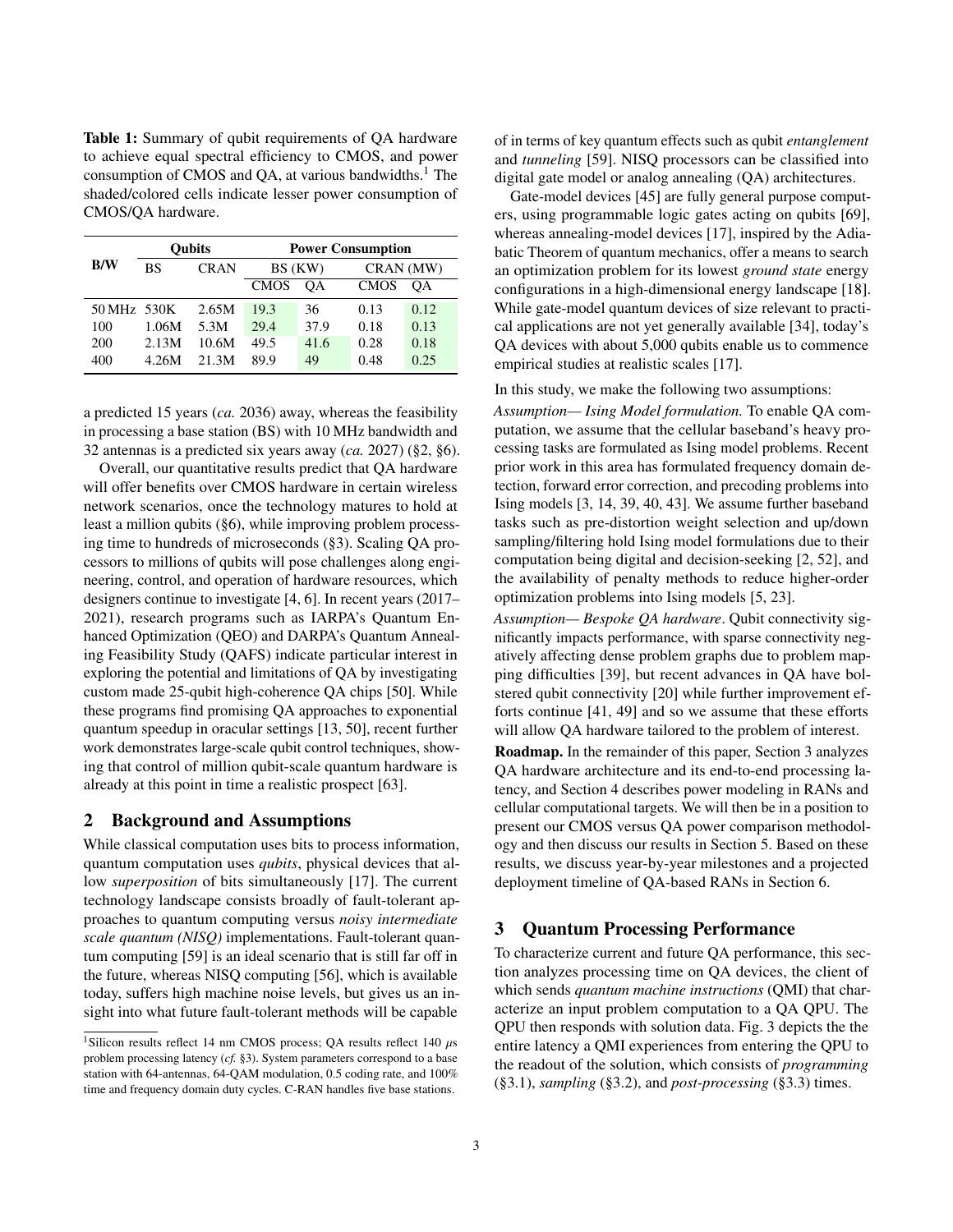<span id="page-3-0"></span>

Fig. 3: Timing diagram of a quantum annealer device. Machine access overheads not relevant to our proposed use case are omitted. Post-processing runs on integrated silicon, in parallel with the annealer computation [\[17\]](#page-10-15).

# <span id="page-3-1"></span>3.1 Programming

As the QMI reaches the QPU, the QPU programs the QMI's input problem coefficients: room temperature electronics send raw signals into the QA refrigeration unit to program the onchip flux digital-to-analog converters (Φ*-DACs*). The Φ-DACs then apply external magnetic fields and magnetic couplings locally to the qubits and couplers respectively. This process is called a *programming cycle*, and in current technology it typically takes  $4-40 \mu s$  [\[16\]](#page-10-23), dictated by the bandwidth of control lines and the Φ-DAC addressing scheme [\[4\]](#page-9-5). During the programming cycle, the QPU dissipates an amount of heat that increases the effective temperature of the qubits. This is due to the movement of flux quanta<sup>[2](#page-3-3)</sup> in the inductive storage loops of Φ-DACs. Thus, a post-programming *thermalization* time is required to cool the QPU, ensure proper reset/initialization of qubits, and allow the QPU to maintain a thermal equilibrium with the refrigeration unit ( $\approx$ 15 mK). QA clients can specify thermalization times in the range 0–10 ms with microsecond-level granularity. The default value on D-Wave's machine is a conservative one millisecond [\[17\]](#page-10-15).

QMI coefficients are programmed by using six Φ-DACs per qubit and one Φ-DAC per coupler, and the supported bitprecision is currently up to five bits (four for value, one for sign) [\[6\]](#page-9-6). Each Φ-DAC consists two inductor storage loops with a pair of Josephson junctions each. The energy dissipated on chip is on the order of  $I_c \times \Phi_0$  per *single flux quantum (SFQ)* moved in an inductor storage loop, where  $I_c$  is the Φ-DAC's junction critical current and  $\Phi_0$  is the magnetic flux quantum.<sup>[3](#page-3-4)</sup> For the worst-case reprogramming scenario, this corresponds to 32 SFQs (−16 to +16) moving into (or out of) all inductor storage loops of each Φ-DAC [\[6\]](#page-9-6). Table [2](#page-3-5) reports on-chip energy dissipation values for various QPU sizes and Φ-DAC critical currents, showing that programming a large-scale device with 10 M qubits and 75 M couplers (*i.e.,* 15 per qubit [\[20\]](#page-10-20)) will dissipate only 36 pJ on chip. With  $\approx$ 1  $\mu$ W power budget available at the 15 mK QPU stage, this accounts for

<span id="page-3-5"></span>Table 2: The QPU on-chip energy dissipation values and their associated thermalization time for various choices of QPU sizes and Φ-DAC critical currents.

| <b>OubitsCouplers</b> |        | $\Phi$ -DACs | <b>Energy, Thermalization time</b> |                             |  |
|-----------------------|--------|--------------|------------------------------------|-----------------------------|--|
|                       |        |              | $I_c = 55 \mu A$ [6]               | $I_c = 1 \mu A$ [54]        |  |
| 512                   | 1.472  | 4.544        | $\approx$ 66 fJ, 66 ns             | $\approx$ 1 fJ, 1 ns        |  |
| 2,048                 | 6,016  | 18,304       | $\approx$ 266 fJ, 266 ns           | $\approx$ 5 fJ, 5 ns        |  |
| 5.436                 | 37.440 | 70,056       | $\approx$ 1 pJ, 1 $\mu$ s          | $\approx$ 18 fJ, 18 ns      |  |
| 10 <sub>M</sub>       | 75 M   | 135 M        | $\approx$ 2 nJ, 2 ms               | $\approx$ 36 pJ, 36 $\mu$ s |  |

36  $\mu$ s of QPU thermalization time.

The next step resets/initializes the qubits, during which each qubit transitions from a higher energy state to an intended ground state, generating spontaneous photon emissions, heating the QPU. Reed *et al.* [\[57\]](#page-11-12) demonstrate the suppression of these emissions using *Purcell* filters, requiring 80 ns (120 ns) for 99% (99.9%) fidelity [\[57\]](#page-11-12).

An  $N_Q$  qubit,  $N_C$  coupler, and five-bit precision QA device need to program a worst-case  $5 \cdot (N_Q + N_C)$  amount of data, which is 27 Kbytes for the current QA ( $N_Q = 5,436$ ,  $N_C =$ 37,440) and 100 Mbytes for a large-scale QA ( $N_Q = 10M$ ,  $N_C = 75M$ ). Thus, to maintain today's microsecond level programming cycle time in future large-scale QA, programming control lines' bandwidth must be increased by a factor of 10<sup>3</sup> (*i.e.,* GHz bandwidth lines are needed). By Purcell filter design integration and sufficient amount of control line bandwidth, overall programming time could therefore reach up to 40–80  $\mu$ s in a 10M-qubit large-scale QA device.

#### <span id="page-3-2"></span>3.2 Sampling

The process of executing a QMI on a QA device is called *sampling*, and the time taken for sampling is called the *sampling time*. The sampling time is classified into three subcomponents: the *anneal*, *readout*, and *readout delay* times. A single QMI consists of multiple *samples* of an input problem, with each sample annealed and read out once, followed by a readout delay (see Fig. [3\)](#page-3-0). Sampling a QMI begins after the QPU programming process.

<span id="page-3-3"></span><sup>2</sup>QA devices store coefficient information in the form of magnetic flux quanta and it is transferred via single flux quantum (SFQ) voltage pulses [\[6\]](#page-9-6).  $3\Phi_0 = h/2e$ , where *h* is Planck's constant and *e* is the electron charge.

<span id="page-3-4"></span>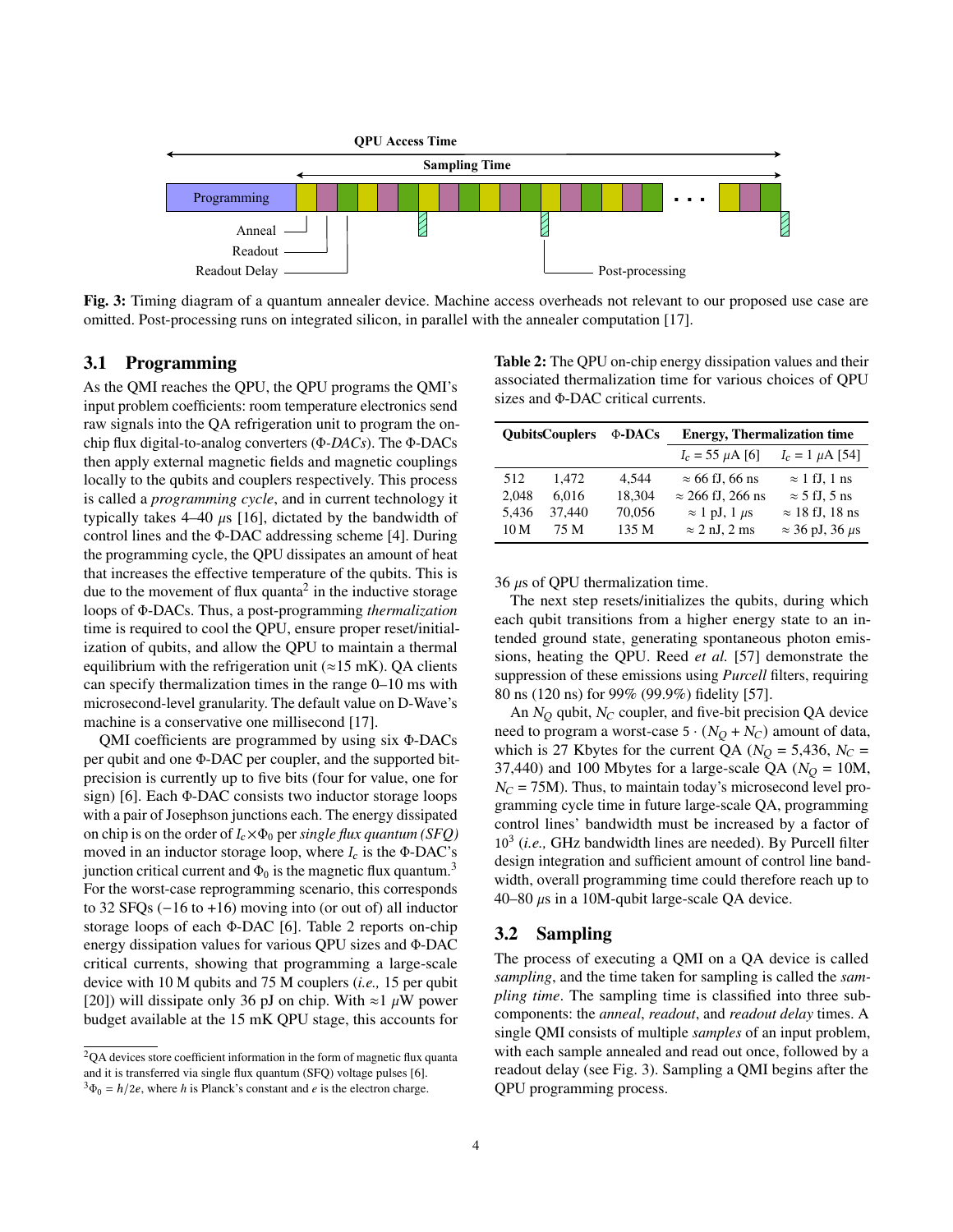3.2.1 Anneal. In this time interval, the QPU implements a QA algorithm [\[17\]](#page-10-15) to solve the input problem, where lowfrequency *annealing lines* control the annealing algorithm's schedule. The bandwidth of these control lines hence limits the minimum annealing time, which is one microsecond today. Weber *et al.* [\[67\]](#page-11-13) propose the use of flexible print cables with a moderate bandwidth ( $\approx 100$  MHz) and high isolation ( $\approx 50$ dB) for annealing, which can potentially decrease annealing times to tens of nanoseconds. Faster annealing times (< 40 ns) and/or qubits with longer coherence lifetimes also enable *coherent quantum annealing* regimes which may benefit the QA fidelity [\[31,](#page-10-24) [71\]](#page-11-14).

**3.2.2 Readout.** After annealing, the spin configuration of qubits (*i.e.,* the solution) is read out by measuring the qubits' persistent current  $(I_p)$  direction. This readout information propagates from the qubits to readout *detectors* located at the perimeter of the QPU chip via *flux bias lines*. Each flux bias line is a chain of electrical circuits called *Quantum Flux Parametrons* (*QFPs*), which detect and amplify qubits'  $I<sub>p</sub>$  to improve the readout signal-to-noise ratio. These QFP chains act like shift registers, propagating the information from qubits to detectors [\[68\]](#page-11-15). In current QA devices with  $N_Q$ qubits, there are  $\sqrt{N_Q/2}$  flux bias lines, with each flux bias line responsible for reading out  $\sqrt{2N_Q}$  qubits. Further, each flux bias line reads out one qubit at a time (*i.e.,* time-division readout), thus a total of  $\sqrt{N_Q/2}$  qubits are readout in parallel. Hence, the readout time depends on the qubits' physical locations, the bandwidth of flux bias lines, and the signal integration time. For the current status of technology, the readout time is  $25-150 \mu s$  per sample [\[17\]](#page-10-15). Nevertheless, recent research demonstrates promising fast readout techniques, which we describe next.

Chen *et al.* [\[10\]](#page-10-25) and Heinsoo *et al.* [\[32\]](#page-10-26) describe frequencymultiplex readout schemes that enable simultaneous readout of multiple qubits within a flux bias line. While there is no fundamental limit on the number of qubits read out simultaneously, a physical limit is imposed by the line width of qubits' readout microresonators and the 4–8 GHz operating band (6 GHz center frequency, 4 GHz bandwidth) of commercial microwave transmission line components used in the readout architecture [\[68\]](#page-11-15). Microresonators with quality factor  $Q_r$  can capture line widths up to 6/ $Q_r$  GHz, thus enabling up to  $4 \times Q_r/6$  qubits to be readout simultaneously. Table [3](#page-4-1) reports these results, showing that a  $Q_r$  of 10<sup>6</sup> will enable up to ≈666 K-qubit-parallel readout. This analysis assumes that each microresonator can be fabricated at exactly its design frequency, which is currently not the case. Further developments in understanding the RF properties of microresonators will therefore be needed to achieve this multiplexing performance.

In order to avoid sample-to-sample readout correlation, microresonators reading out the current sample's qubits must

<span id="page-4-1"></span>Table 3: The table shows the number of qubits read out in parallel by time-division (status quo) and frequency-multiplex (projected) readout schemes at various choices of QPU sizes and readout microresonator quality factors  $(Q_r)$ .

|               | <b>Qubits readout in parallel</b> |                                     |                |  |  |  |
|---------------|-----------------------------------|-------------------------------------|----------------|--|--|--|
| <b>Oubits</b> | Time-division                     | Frequency-multiplex                 |                |  |  |  |
|               |                                   | $Q_r = 10^3$ [68] $Q_r = 10^6$ [25] |                |  |  |  |
| 512           | 16                                | 512                                 | 512            |  |  |  |
| 2,048         | 32                                | $\approx 666$                       | 2,048          |  |  |  |
| 5,436         | $\approx$ 52                      | $\approx 666$                       | 5,436          |  |  |  |
| 10 M          | $\approx 2,200$                   | $\approx 666$                       | $\approx 666K$ |  |  |  |

ring down before reading the next sample's qubits. McClure *et al.* [\[53\]](#page-11-16) achieve ring-down times on the order of hundreds of nanoseconds by applying pulse sequences that rapidly extract residual photons exiting the microresonators after readout. Fast ring down can also be achieved by switching off the QFP (after the readout) coupled to a microresonator, and then switching on a different QFP that couples the microresonator to a lossy line. While QFP on-off switching takes hundreds of nanoseconds [\[30,](#page-10-28) [33\]](#page-10-29), it ensures high fidelity readout.

Recent work by Grover *et al.* [\[30\]](#page-10-28) show the application of QFPs as isolators, achieving a readout fidelity of 98.6%  $(99.6\%)$  in 80 ns  $(1 \mu s)$  only. Walter *et al.* [\[64\]](#page-11-17) describe a single-shot readout scheme requiring only 48 ns (88 ns) to achieve a 98.25% (99.2%) readout fidelity. Their designs are also compatible with multiplexed architectures and earlier readout schemes, implying that by design integration readout times could reach on the order microseconds per sample.

3.2.3 Readout delay. After a sample's anneal-readout process, a *readout delay* is added (see Fig. [3\)](#page-3-0). In this time interval, qubits are reset for next sample's anneal, and QA clients can specify times in the range 0–10 ms, and the default value is a conservative one millisecond. Nevertheless, about one microsecond is sufficient for high fidelity qubit reset (§3.1) [\[57\]](#page-11-12).

#### <span id="page-4-0"></span>3.3 Postprocessing

This time interval is used for post-processing the solutions returned by QA for improving the solution quality [\[15\]](#page-10-30). Multiple samples' solutions are post-processed at once in parallel with the current QMI's annealer computation, whereas the final batch of post-processing occurs in parallel with the programming of next QMI (see Fig. [3\)](#page-3-0). Thus, the post-processing time does not factor into the overall processing time [\[16\]](#page-10-23).

In summary, the projected overall programming time is 40– 80  $\mu$ s (programming: 4–40  $\mu$ s, thermalization and reset: 36– 40  $\mu$ s), anneal time is one  $\mu$ s/sample, readout time is one  $\mu$ s/sample, and readout delay time is one  $\mu$ s/sample. For a target sample count  $N_s$  total projected QMI run time is 80 + 3 $N_s \mu$ s.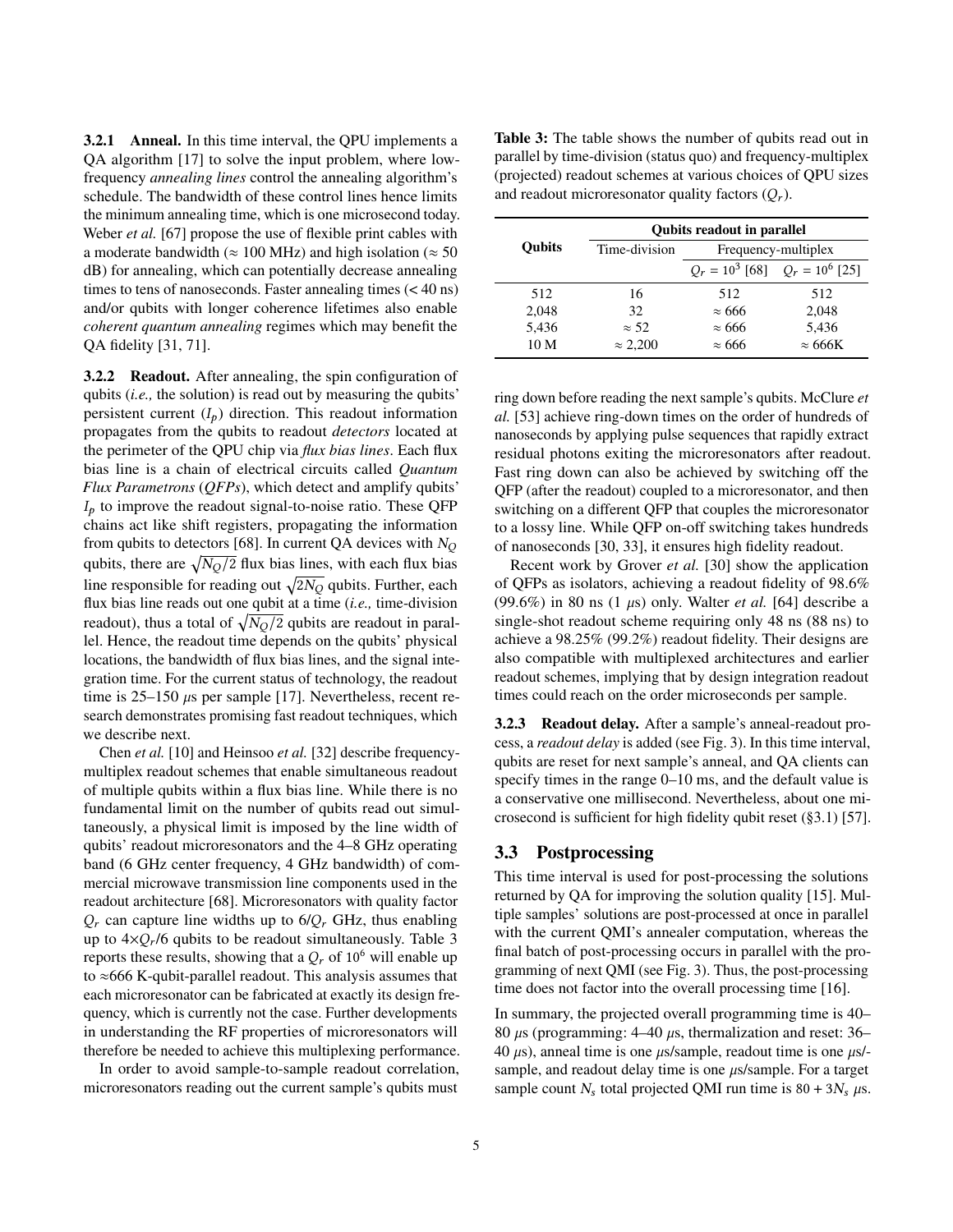### <span id="page-5-0"></span>4 RAN Power Models and Cellular Targets

This section describes power modeling in RANs and cellular computational targets (4G and 5G).

#### 4.1 Power Modeling

RAN power models account for power by splitting the BS or C-RAN functionality into the components and sub-components shown in Figs. [1](#page-0-0) and [4.](#page-5-1) This section details these components and their associated power models. We follow the developments by Desset *et al.* [\[24\]](#page-10-31) and Ge *et al.* [\[27\]](#page-10-32).

4.1.1 RAN Base Station. A RAN BS (see Fig. [4\)](#page-5-1) is comprised of a baseband unit (BBU), a radio unit (RU), power amplifiers (PAs), antennas, and a power system (PS). The entire BS power consumption  $(P_{BS})$  is then modeled as:

$$
P_{\rm BS} = \frac{P_{\rm BBU} + P_{\rm RU} + P_{\rm PA}}{(1 - \sigma_{\rm AC})(1 - \sigma_{\rm MS})(1 - \sigma_{\rm DC})},\tag{1}
$$

where  $P_i$  is the  $i^{th}$  BS component's power consumption, and  $\sigma_{A/C}(9\%)$ ,  $\sigma_{MS}(7\%)$ , and  $\sigma_{DC}(6\%)$  correspond to fractional losses of Active Cooling (A/C), Mains Supply (MS), and DC–DC conversions of the power system respectively [\[27\]](#page-10-32).

The BBU performs the processing associated with digital baseband (BB), and control and transfer systems. The baseband includes computational tasks such as digital predistortion (DPD), up/down sampling or filtering, OFDM-FFT processing, frequency domain (FD) mapping/demapping and equalization, and forward error correction (FEC). The control system undertakes the platform control processing (PCP), and the transfer system processes the eCPRI transport layer. The total BBU power consumption  $(P_{BBU})$  is then [\[24\]](#page-10-31):

$$
P_{\text{BBU}} = P_{\text{DPD}} + P_{\text{Filter}} + P_{\text{FFT}} + P_{\text{FD}}_{\text{lin}} + P_{\text{FD}_{\text{nl}}} + P_{\text{FEC}} + P_{\text{PCP}} + P_{\text{CPRI}} + P_{\text{Leak}},
$$
 (2)

where  $P_i$  is the  $i^{th}$  computational task's power consumption, and  $P_{\text{Leak}}$  is the leakage power resulted from the employed hardware in processing these baseband tasks. FD processing is split into two parts, with linear and non-linear scaling over number of antennas [\[24\]](#page-10-31). The RU performs analog RF signal processing, consisting of clock generation, low-noise and variable gain amplification, IQ modulation, mixing, buffering, pre-driving, and analog–digital conversions. RU power consumption  $(P_{RU})$  scales linearly with number of transceiver chains, and each chain consumes about 10.8 W power [\[24\]](#page-10-31). For macro-cell BSs, each PA (including antenna feeder) is typically configured at 102.6 W power consumption [\[27\]](#page-10-32).

4.1.2 C-RAN. In the C-RAN architecture, BS processing functionality is amortized and shared, where Remote Radio Heads (RRHs) perform analog RF signal processing and a BBU-pool performs digital baseband computation (of many BSs) at a centralized datacenter (see Fig. [1\)](#page-0-0). Fronthaul (FH)

<span id="page-5-1"></span>

Fig. 4: A typical macrocell BS architecture.

links connect RRHs with the centralized BBU-pool. To relax the FH latency and bandwidth requirements, a part of baseband computation is performed at RRH sites. Several such split models have been proposed [\[28,](#page-10-33) [48\]](#page-10-34). We consider a split where RRHs perform low Layer 1 baseband processing, such as cyclic prefix removal and FFT-specific computation. The power consumption of C-RAN  $(P_{\text{C-RAN}})$  is then:

$$
P_{\text{C-RAN}} = P_{\text{BBU}} + P_{\text{PS}_{\text{BBU}}} + \sum_{k=1}^{N} \left\{ P_{\text{RRH}_k} + P_{\text{PS}_{\text{RRH}_k}} + P_{\text{FH}_k} \right\}, (3)
$$

where  $P_i$  is the  $i^{th}$  C-RAN component's power consumption and *N* is the number of RRHs. Fronthaul power consumption depends on the technology, and for fiber-based ethernet or passive optical networks, it can be modeled by assuming a set of parallel communication channels as [\[1,](#page-9-9) [22\]](#page-10-35):

$$
P_{\text{FH}_k} = \rho_k R_{\text{FH}_k}, \quad \rho_k = P_{\text{FH}_{k,\text{max}}} / C_{\text{FH}_k}
$$
(4)

where  $\rho_k$  is a constant scaling factor,  $R_{FH_k}$  and  $C_{FH_k}$  represent the traffic load and the capacity of the  $k^{th}$  fronthaul link respectively. For a link capacity of 500 Mbps,  $P_{FH_{k, max}}$ is typically *ca.* 37 Watts [\[51\]](#page-11-18). Power consumption results accounting to the models herein are discussed in [§5.](#page-6-0)

#### 4.2 Cellular Processing Requirements

This section describes cellular computational targets in estimated Tera operations per Second (TOPS) the BBU needs to process, and it depends on parameters such as the bandwidth (BW), modulation (M), coding rate (R), number of antennas  $(N_A)$ , and time  $(dt)$  and frequency  $(df)$  domain duty cycles. Prior work [\[24\]](#page-10-31) present these TOPS complexity values for individual BBU tasks in a reference scenario (BW = 20 MHz,  $M = 6$ ,  $R = 1$ ,  $N_A = 1$ ,  $dt = df = 100\%$ , which we replicate in Table [4](#page-6-1) as Reference. The scaling of these values follow [\[24\]](#page-10-31):

$$
TOPS_{target} = TOPS_{ref} \prod_{k} \left(\frac{X_{target}}{X_{ref}}\right)^{s_k}
$$
 (5)

where  $X \in \{BW, M, R, N_A, dt, df\}$  and  $k \in [1, 6]$  respectively. The scaling exponents  $\{s_1, s_2, s_3, s_4, s_5, s_6\}$  are  $\{1, 0, 0, 1, 1, 0\}$ for DPD, Filter, and FFT,  $\{1,0,0,1,1,1\}$  for FD<sub>lin</sub>,  $\{1,0,0,2,1,1\}$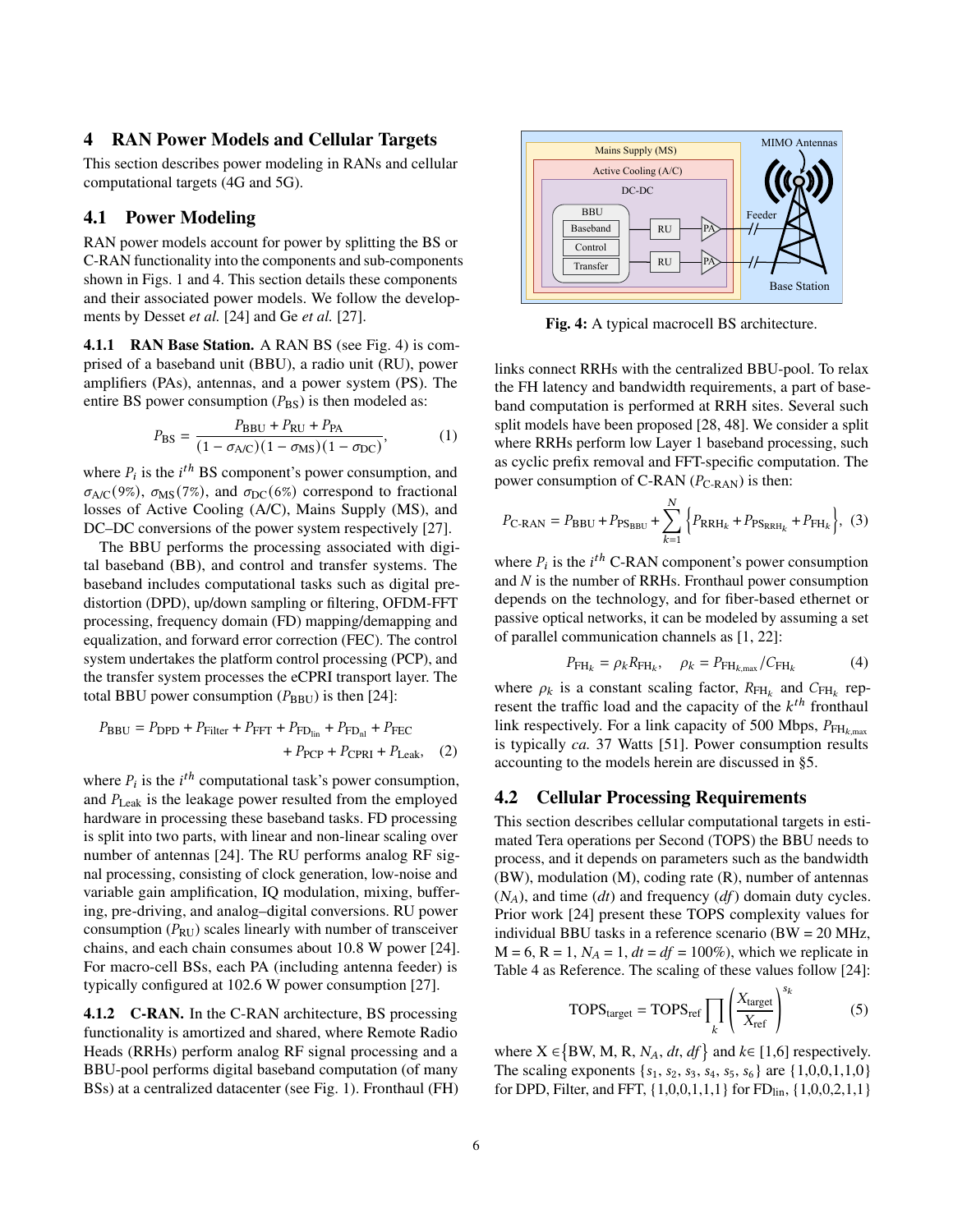| <b>BBU Task</b>   | Reference |           | $4G$ (BW = 20 MHz) |         |            | 5G (BW = 200 MHz) |             |            | 5G (BW = $400$ MHz) |             |  |
|-------------------|-----------|-----------|--------------------|---------|------------|-------------------|-------------|------------|---------------------|-------------|--|
|                   | $N_A=1$   | $N_A = 2$ | $N_A = 4$          | $N_A=8$ | $N_A = 32$ | $N_A = 64$        | $N_A = 128$ | $N_A = 32$ | $N_A = 64$          | $N_A = 128$ |  |
| <b>DPD</b>        | 0.160     | 0.320     | 0.640              | 1.280   | 51.2       | 102.4             | 204.8       | 102.4      | 204.8               | 409.6       |  |
| Filter            | 0.400     | 0.800     | 1.600              | 3.200   | 128.0      | 256.0             | 512.0       | 256.0      | 512.0               | 1024.0      |  |
| <b>FFT</b>        | 0.160     | 0.320     | 0.640              | 1.280   | 51.2       | 102.4             | 204.8       | 102.4      | 204.8               | 409.6       |  |
| FD <sub>lin</sub> | 0.090     | 0.180     | 0.360              | 0.720   | 28.8       | 57.6              | 115.2       | 57.6       | 115.2               | 230.4       |  |
| FD <sub>nl</sub>  | 0.030     | 0.120     | 0.480              | 1.920   | 307.2      | 1228.8            | 4915.2      | 614.4      | 2457.6              | 9830.4      |  |
| <b>FEC</b>        | 0.140     | 0.140     | 0.280              | 0.560   | 22.4       | 44.8              | 89.6        | 44.8       | 89.6                | 179.2       |  |
| <b>CPRI</b>       | 0.720     | 0.720     | 1.440              | 2.880   | 115.2      | 230.4             | 460.8       | 230.4      | 460.8               | 921.6       |  |
| <b>PCP</b>        | 0.400     | 0.800     | 1.600              | 3.200   | 12.8       | 25.6              | 51.2        | 12.8       | 25.6                | 51.2        |  |
| <b>Total</b>      | 2.100     | 3.400     | 7.040              | 15.040  | 716.8      | 2,048.0           | 6,533.6     | 1.420.8    | 4.070.4             | 13,056.0    |  |

<span id="page-6-1"></span>Table 4: Table shows 4G and 5G cellular BBU computational targets in macro base stations operating at 64-QAM modulation and 0.5 coding rate. Time and frequency domain duty cycles are at 100%. Values are in Tera operations per Second (TOPS).

for  $FD_{nl}$ ,  $\{1,1,1,1,1,1\}$  for CPRI and FEC, and  $\{0,0,0,1,0,0\}$ for PCP [\[24\]](#page-10-31). The authors determine these exponents based on the dependence of BBU operation with the corresponding parameters. Table [4](#page-6-1) reports the TOPS complexity values for representative 4G and 5G scenarios.

# <span id="page-6-0"></span>5 Power and Cost Comparison

Our methodology compares CMOS and QA processing at equal spectral efficiency outcomes. We specify the same BBU targets (Table [4\)](#page-6-1) with CMOS and QA hardware, ensuring equal bits processed per second per Hz per km<sup>2</sup>.

Power consumption of silicon CMOS hardware depends on its *performance-per-watt* efficiency and the amount of computation at hand. Technology scaling improves this efficiency from generation to generation, inversely proportional to the square of its transistors' core supply voltage  $(V_{dd})$  [\[60\]](#page-11-19). Table [5](#page-6-2) shows typical  $V_{dd}$  values of various CMOS devices.

A 65 nm CMOS device has a 0.04 TOPS/Watt efficiency [\[24\]](#page-10-31), from which we compute the same for today's 14 nm CMOS, via  $V_{dd}^2$  scaling, and it obtains a 0.076 TOPS/Watt efficiency (*i.e.*,  $0.04 \times (1.1/0.8)^2$ ). Using this hardware efficiency and the TOPS requirements of Table [4,](#page-6-1) we compute CMOS hardware power consumption. Additional power results from leakage currents in CMOS transistor channel, and this leakage power is set to 30% of dynamic power [\[24\]](#page-10-31).

<span id="page-6-2"></span>**Table 5:** The table reports high-performance  $V_{dd}$  voltages of CMOS devices [\[36,](#page-10-36) [37\]](#page-10-4). The 1.5 nm process is expected to be the silicon technology at the end of Moore's law (*ca.* 2030).

| <b>Process</b> $65 \text{ nm}$ $45 \text{ nm}$ $22 \text{ nm}$ $14 \text{ nm}$ $7 \text{ nm}$ $1.5 \text{ nm}$ |  |  |                                                                                                  |  |
|----------------------------------------------------------------------------------------------------------------|--|--|--------------------------------------------------------------------------------------------------|--|
| $V_{dd}$                                                                                                       |  |  | $1.1 \text{ V}$ $1.0 \text{ V}$ $0.9 \text{ V}$ $0.8 \text{ V}$ $0.65 \text{ V}$ $0.4 \text{ V}$ |  |

Fig. [5](#page-7-0) reports power consumption results of 4G and 5G BSs with 14 nm CMOS processing, computed according to models in [§4.](#page-5-0) In Fig. [5\(a\),](#page-7-0) we see that the power amplifier (PA) is the dominating component of 4G BS power consumption, accounting for 57–58% of the total BS power. But, as the network scales to higher bandwidth and antennas envisioned in 5G, the BBU becomes the dominant power consuming component (see Fig.  $5(b)$ ), accounting for 69–74% of the total BS power. This quick escalation in power from 0.35– 1.43 kW in 4G to 34.7–261.3 kW in 5G is mainly due to the quadratic dependency of FD processing with number of antennas (see Table [4\)](#page-6-1), and the increased network bandwidth consequence of millimeter-wave communication.

The power consumption of QA hardware is nominally 25 kW, dominated by its refrigeration unit [\[44\]](#page-10-37). However, to maintain this 25 kW power for the 5G baseband processing, sufficient amount of qubits are required in the QA hardware, all under the same refrigeration unit. Hence, we first estimate this requirement to satisfy 5G's spectral efficiency demand.

To compute this, we convert 5G's target TOPS of Table [4](#page-6-1) into target *problems per second (PPS)*, then estimate the number of qubits QA requires to achieve this PPS, individually for baseband computational tasks. We formulate it as:

<span id="page-6-4"></span>
$$
N_Q = \sum_k N_{Q,k} \tag{6}
$$

$$
N_{Q,k} = PPS_k \times N_{Q,p,k} \times T_{p,k}
$$
 (7)

where  $N_Q$  is the total number of qubits the QA requires for the entire baseband processing, and  $N_{O,k}$  is the qubit requirement for the  $k^{th}$  baseband task  $(k \in \{DPD, Filter, FD, FEC\})$ .  $PPS_k$  is the target problems per second,  $N_{Q,p,k}$  is the number of qubits per problem, and  $T_{p,k}$  is the run time per problem, of the  $k^{th}$  baseband task. We next demonstrate how to compute these values for  $FD<sub>nl</sub>$  and FEC tasks with running examples.

An  $FD<sub>nl</sub>$  MIMO detection problem requires on average  $80 \times (Z/64)^2$  $80 \times (Z/64)^2$  $80 \times (Z/64)^2$  million operations for a  $Z \times Z$  system<sup>4</sup>, via the *Sphere Decoding* algorithm [\[38\]](#page-10-38). Solving the same problem

<span id="page-6-3"></span> $4A\,64\times64$  MIMO detection problem requires 80 million operations [\[38\]](#page-10-38), and we apply quadratic scaling of complexity with number of antennas [\[24,](#page-10-31) [27\]](#page-10-32).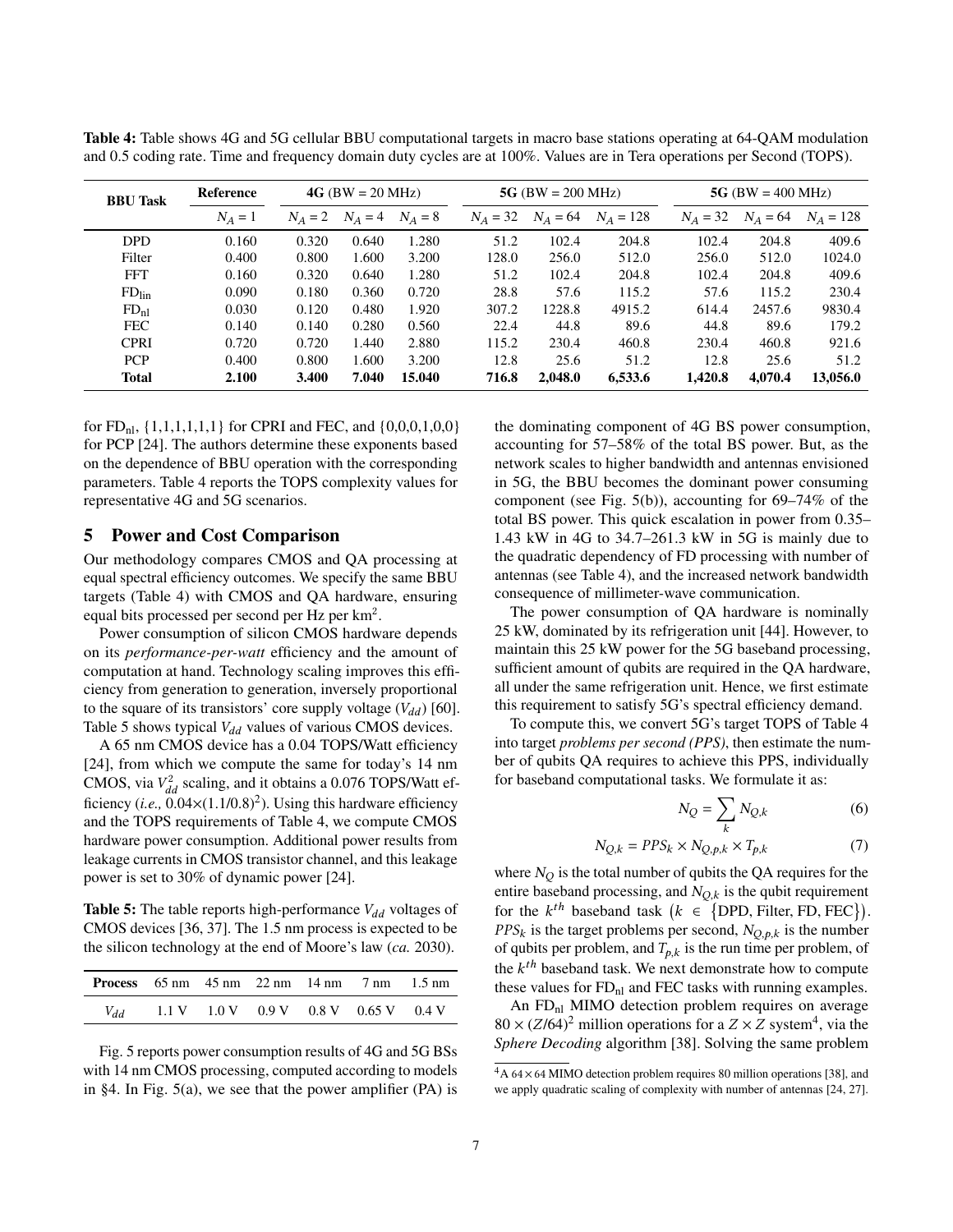<span id="page-7-0"></span>

Fig. 5: Power consumption of silicon 14 nm CMOS processing in 4G and 5G base stations. BBU bar plots are shown with its sub-components (see legend, §4.1.1) in ascending order of power consumption from bottom to top. The percentages (rounded to nearest integer) show the power contribution of that particular BS component (labeled on X-axis) to the total BS power. The BS power at  $N_A = \{2, 4, 8, 32, 64, 128\}$  is  $\{0.35, 0.71, 1.43, 34.7, 89.9, 261.3\}$  kW, in their respective scenarios.

<span id="page-7-1"></span>

(a) A representative 5G BS scenario with 400 MHz bandwidth. (b) A C-RAN with five 400 MHz-bandwidth 64-antenna BSs.

Fig. 6: (a) Power consumption of a 5G BS where QA is used of the BBU's baseband processing. The BS power at  $N_A = \{32, 64, \dots, 64\}$ 128} is {37, 49, 73} kW respectively. (b) Power consumption of silicon (484 kW) and QA (252 kW w/ three devices) processing in C-RAN scenario with five base stations. In both (a) and (b), BBU's further computation (*i.e.,* Control and Transfer systems) is processed by 14 nm CMOS silicon. BBU bar plots are shown with its sub-components (see legend, §4.1.1) in increasing order of power from bottom to top. The percentages (rounded to nearest integer) correspond to components labeled on X-axis.

using QA requires  $N_{\text{bps}} \times Z$  qubits, where  $N_{\text{bps}}$  is the number of bits per symbol in the modulation scheme (For a full derivation of this, we refer the reader to Ref.[\[43\]](#page-10-12)). Thus, for an example 5G's  $64 \times 64$  FD<sub>nl</sub> MIMO system with 64-QAM modulation (*i.e.*, six bits per symbol),  $PPS_{FDnl}$  is 30.72M (= 2457.6 TOPS (see Table [4\)](#page-6-1)/80M operations),  $N_{O,p,\text{FD}_{nl}}$  is 384 qubits, and  $T_{p,\text{FD}_{nl}}$  is 80 + 3 $N_s$   $\mu$ s ([§3\)](#page-2-0). Substituting these val-ues in Eq. [7](#page-6-4) gives that  $5G$ 's  $FD<sub>nl</sub>$  processing requires 1.65M qubits  $(N_{Q,\text{FD}_{\text{nl}}})$  with  $N_s = 20$  samples.

Decoding an *(M, N)*-LDPC code with average row weight  $w_r$  and column weight  $w_c$  in its parity check matrix, via the *be*lief propagation algorithm, requires  $N+3w_r^2M - w_rM+2w_c^2N+$  $4w_cN$  operations per iteration [\[26\]](#page-10-39). Solving the same problem using QA requires  $N+Mt$  qubits, where  $t = \arg \min_{n \in \mathbb{Z}} \{2^{n+1} 2 \geq w_r - (w_r \mod 2)$  (For a full derivation of this, we refer the reader to Ref.[\[39\]](#page-10-10)). Thus, for a 5G LDPC code *(M, N)*  $=$  (4224, 8448) with base-graph-1 parity check matrix ( $w_r$ )  $= 8.64$ ,  $w_c = 20$ ) [\[28\]](#page-10-33), *PPS*<sub>FEC</sub> is 600K ( $= 89.6$  TOPS (see Table [4\)](#page-6-1)/150M operations (for 20 iterations)),  $N_{Q,p, FEC}$  is 21,132 qubits, and and  $T_{p, FEC}$  is 80+3 $N_s$  µs ([§3\)](#page-2-0). Substituting these values in Eq. [7](#page-6-4) gives that 5G's FEC processing requires 1.77M qubits ( $N_{Q, FEC}$ ) with  $N_s = 20$  samples.

5G's FD<sub>nl</sub> and FEC tasks correspond to 75% of baseband computation. In the absence of QA-based solution methods for the remainder  $25\%$  (FD $_{lin}$ , DPD, Filter), we apply linear scaling to get approximate qubit requirement estimates. Table [6](#page-8-0) reports the number of qubits the QA requires as a function of problem run time  $(T_{p,k})$ , showing that with  $T_{p,k}$ of  $\{83, 140, 230, 380, 3080\}$  µs, QA requires  $\{2.53, 4.27,$ 7.0, 11.6, 94.2} million qubits respectively to satisfy 5G's baseband demand. The number of samples  $(N_s)$  signify QA target fidelity in terms of error performance (*i.e.,* For instance, when  $N_s = 20$ , QA finds correct solution to the input problem in 20 anneals). Hence, QA must meet these  $T_{p,k}$  and  $N_Q$ combinations to achieve spectral efficiency equal to CMOS processing in 5G wireless networks. While we demonstrate an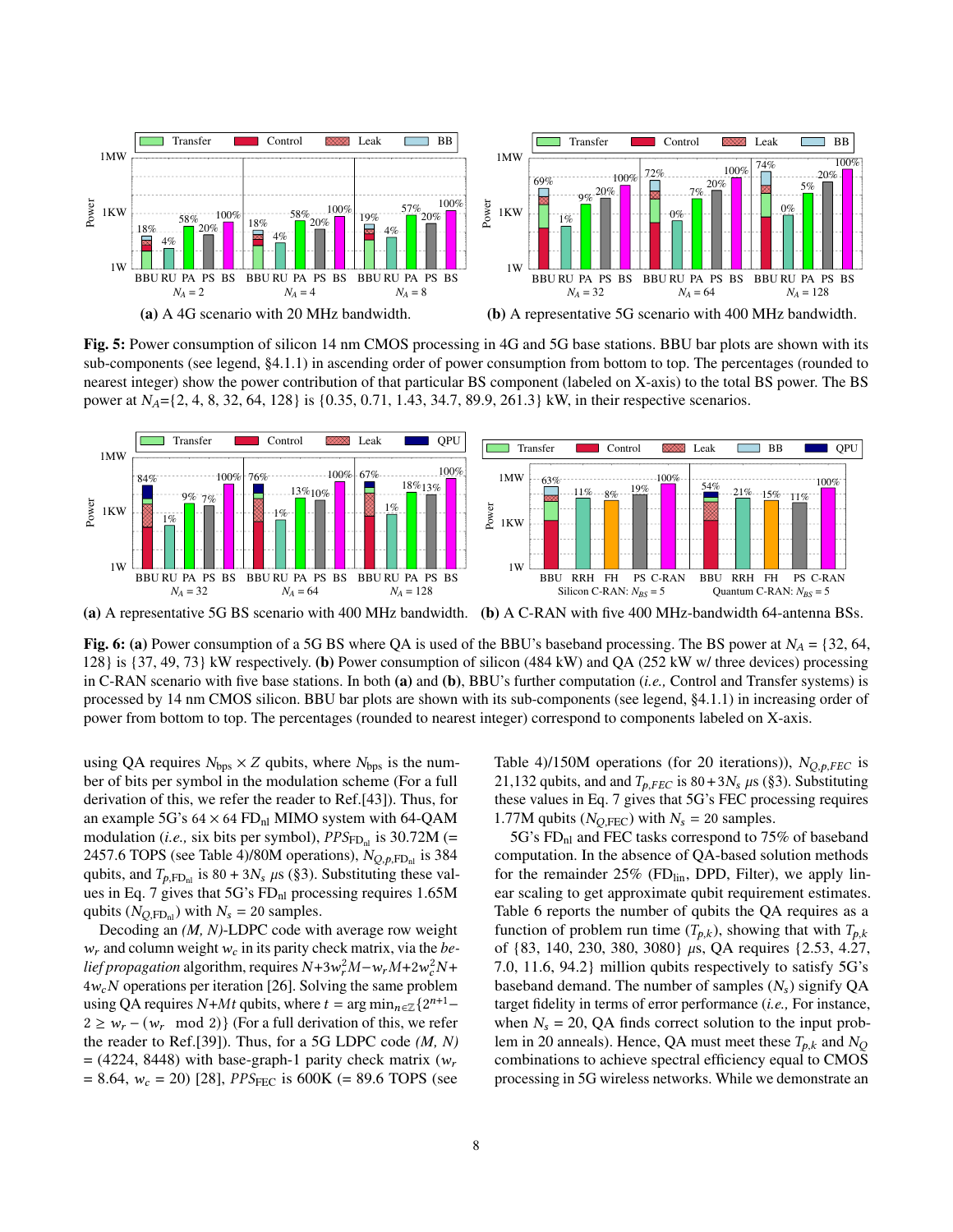<span id="page-8-1"></span>

Fig. 7: Power consumption of BBU's baseband and its associated power system using (a) 14 nm CMOS and (b) 1.5 nm CMOS hardware in various base station operation scenarios. The dotted horizontal line in (a) and (b) is the QA power consumption of 25 kW. (c) The number of qubits QA requires to match the spectral efficiency of CMOS in the same scenarios.

<span id="page-8-0"></span>

| <b>Table 6:</b> QA qubit requirement at various problem run times |
|-------------------------------------------------------------------|
| to achieve spectral efficiency equal to silicon processing, in a  |
| 5G BS scenario with 400 MHz BW and 64 antennas.                   |

| $N_{s}$ :         |       | 20    | 50    | 100   | 1,000 |
|-------------------|-------|-------|-------|-------|-------|
| $T_{p,k}(\mu s):$ | 83    | 140   | 230   | 380   | 3.080 |
| $N_{O,FD_{nl}}$ : | 0.98M | 1.65M | 2.7M  | 4.5M  | 36.3M |
| $N_{O,PEC}$       | 1.05M | 1.77M | 2.91M | 4.81M | 39.1M |
| $N_O$ :           | 2.53M | 4.27M | 7.0M  | 11.6M | 94.2M |

example scenario with 400 MHz BW, 64-antennas, 64-QAM modulation, and 0.5 coding rate, a similar methodology can be applied to estimate network-specific qubit requirements. Figure [7\(c\)](#page-8-1) shows this qubit requirement for various bandwidths (5G frequency range) and antenna choices at 140  $\mu$ s problem run time.

Fig. [6\(a\)](#page-7-1) reports the power consumption results of 5G BS, where QA is used for BBU's baseband processing. In comparison to CMOS (Fig. [5\(b\)\)](#page-7-0), QA reduces BS power by 41 kW and 188 kW in 64 and 128 antenna systems once QA meets the above qubit–latency requirements. Fig. [6\(b\)](#page-7-1) shows power consumption in a C-RAN setting with five BSs, where the fronthaul is allowed a 100 Gbps bandwidth. This requires 21.3M qubits  $(5 \times 4.27)$  in the QA. While there is no fundamental limit on the number of qubits allowed in a refrigeration unit, we consider three QA devices to be capable of holding these 21.3M qubits conservatively (each draws 25 kW power). In comparison to CMOS, QA processing reduces C-RAN power by 232 kW (58% lower). Table [7](#page-8-2) reports the OpEx cost savings and carbon emission reductions associated with the respective power savings, computed by considering an average \$0.143 (USD) electricity price and 0.92 pounds of  $CO<sub>2</sub>$  emitted per kWh [\[61,](#page-11-20) [62\]](#page-11-21). To provide economic benefit

<span id="page-8-2"></span>Table 7: Summary of OpEx electricity cost savings (in USD) and  $CO<sub>2</sub>$  emission reduction (in metric kilotons) QA will achieve in comparison to silicon in 5G network scenarios.

|              | BS $(N_A = 64)$ |            | BS $(N_A = 128)$ |                 | C-RAN |                 |
|--------------|-----------------|------------|------------------|-----------------|-------|-----------------|
| <b>Years</b> | Cost(S)         | $CO2$ (kt) | Cost             | CO <sub>2</sub> | Cost  | CO <sub>2</sub> |
|              | 50K             | 0.15       | 235K             | 0.68            | 290K  | 0.85            |
| 2            | 100K            | 0.30       | 471K             | 1.37            | 581K  | 1.70            |
| 5            | 250K            | 0.75       | 1.17M            | 3.43            | 1.45M | 4.25            |
| 10           | 1 M             | 1.50       | 2.35M            | 6.87            | 2.90M | 8.50            |

<span id="page-8-3"></span>Table 8: Power consumption (in kW) of a BS (400 MHz bandwidth) with various CMOS devices (*top row*) and antennas (*left column*). The shaded/colored cells reflect that QA computation takes less power than CMOS in that scenario.

|     |      |      | $65 \text{ nm}$ 45 nm 22 nm 14 nm 7 nm 1.5 nm |           |      |      |
|-----|------|------|-----------------------------------------------|-----------|------|------|
| 32  | 53.4 | 51.8 | 42.7                                          | 34.7 25.8 |      | 13.0 |
| 64  | 145  | 135  | 111                                           | 89.8      | 65.1 | 31.1 |
| 128 | 445  | 398  | 326                                           | 261       | 184  | 82.8 |

over CMOS hardware, assuming CMOS CapEx is negligible, future QAs' CapEx must be lower than the respective OpEx savings. For instance, if QA was to be employed in a C-RAN scenario, a CapEx lower than 290K, 581K, 1.45M, and 2.9M USD will provide economic benefit over CMOS in one, two, five, and 10 years, respectively. Table [8](#page-8-3) reports power consumption of various CMOS technologies in a BS scenario with a 400 MHz bandwidth. The shaded/colored cells represent that QA will benefit over silicon in terms of power. In 128-antenna scenario, QA benefit over 1.5 nm CMOS, at which Moore's law is expected to terminate (*ca.* 2030) [\[37\]](#page-10-4).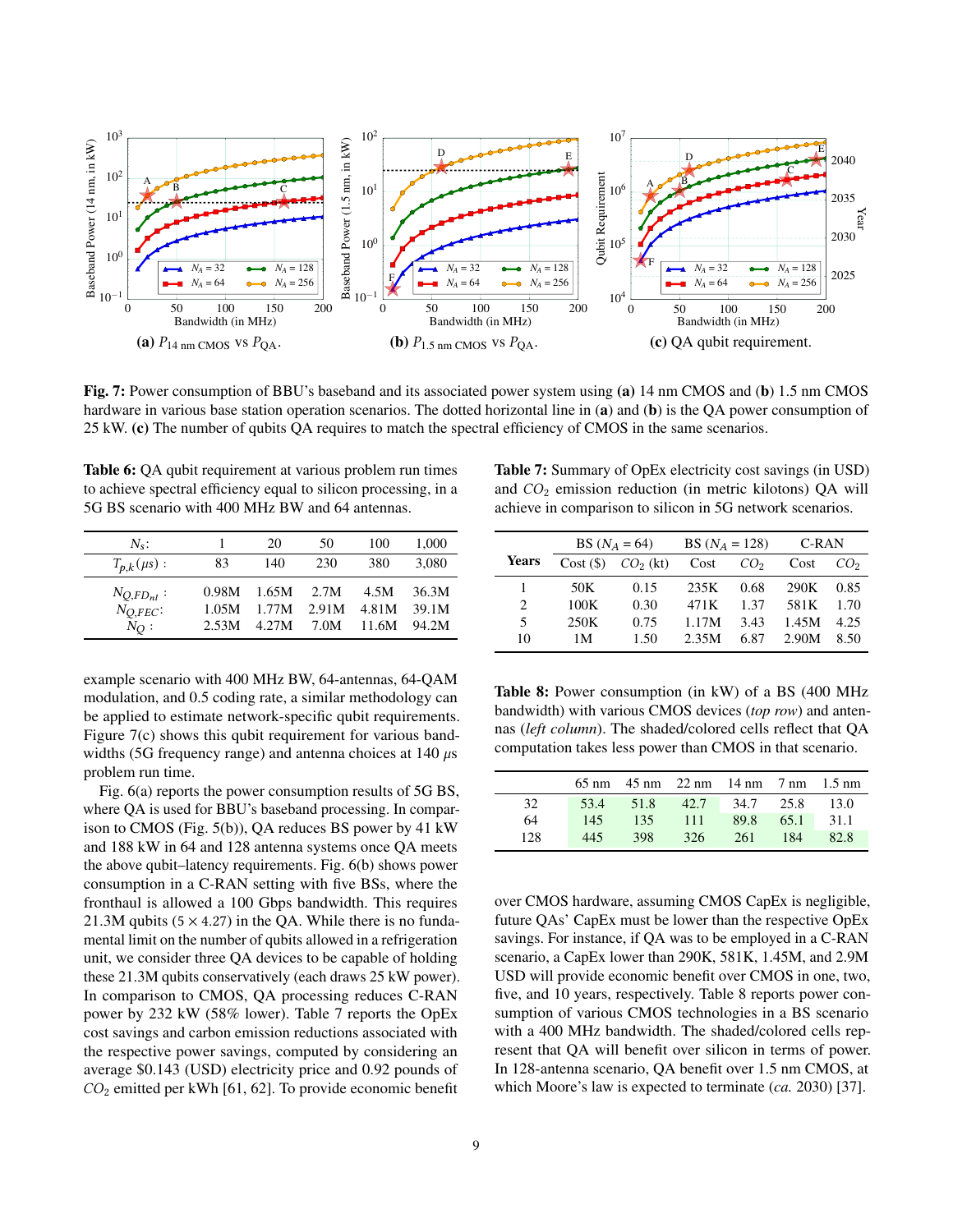#### <span id="page-9-1"></span>6 Deployment Timeline and Discussion

This section presents our projected QA deployment timeline, describing year-by-year milestones on the application of QA to wireless networks. Our approach is to compare power consumption of QA and CMOS in various base station scenarios, then compute the QA qubit requirement to equal spectral efficiency to CMOS in the same scenarios (as described in [§5\)](#page-6-0). We next project the year by which these qubit numbers become available in the QA hardware by extrapolating the historical QA qubit growth trend into future. Figs. [2](#page-1-0) and [7](#page-8-1) report these results.

*Roadmap for feasibility.* The processing of a base station with 10-MHz bandwidth and 32 antennas (Point 'F' in Fig. [7\(c\)\)](#page-8-1) requires 53K qubits in the QA hardware for QA to equal spectral efficiency to CMOS, and this qubit requirement is projected to become available by the year 2027 (Figs. [2,](#page-1-0) [7\(c\)\)](#page-8-1). However, leveraging QA for such a system leads to increased power consumption in comparison to both 14 nm and 1.5 nm CMOS devices (Figs. [7\(a\), 7\(b\)\)](#page-8-1).

*Roadmap for Power dominance.* From Figs. [7\(a\)](#page-8-1) and [7\(b\),](#page-8-1) we see that for a given antenna count, the lowest bandwidth for which QA achieves power advantage over 14 nm CMOS are 20 MHz bandwidth 256-antenna (Point 'A'), 50 MHz bandwidth 128-antenna (Point 'B'), and 160 MHz bandwidth 64 antenna (Point 'C') systems. In comparison to 1.5 nm CMOS, such points correspond to 60 MHz bandwidth 256-antenna (Point 'D'), and 190 MHz bandwidth 128-antenna (Point 'E') systems. Fig. [7\(c\)](#page-8-1) shows the number of qubits required in the QA hardware to process these systems (Points A–E) with equal spectral efficiency to CMOS. The figure shows that to achieve a power dominance over 14 nm CMOS, at least 848K qubits (Point 'A') are required in the QA hardware, and this qubit requirement is projected to become available by the year 2036 (Figs. [2,](#page-1-0) [7\(c\)\)](#page-8-1). QA with at least 2.54M qubits benefit in power over 1.5 nm CMOS, and such a QA is predicted to become available by the year 2039 (Figs. [2,](#page-1-0) [7\(c\)\)](#page-8-1). In summary, our analyses show that power advantage of QA over CMOS is a predicted 15–18 years away. Fig. [2](#page-1-0) summarizes Fig. [7](#page-8-1) in a predicted deployment timeline, showing the years by which QA enables these base station operation scenarios along with their associated power advantage/loss.

Future QAs must meet the capability to handle increased chip area and control lines as well. A tile of eight-qubits takes 335 $\times$ 335  $\mu$ m<sup>2</sup> chip area [\[6\]](#page-9-6), which upon scaling to 10M qubits will take 374 $\times$ 374 mm<sup>2</sup> area. If N<sub>DAC</sub> is the number of Φ-DACs ([§3\)](#page-2-0), then the QA requires  $3\sqrt[3]{N_{\text{DAC}}}$  number of control lines via the status quo "cubic-XYZ" addressing scheme [\[6\]](#page-9-6). A 10M qubit device with 135M Φ-DACs (see Table [2\)](#page-3-5) therefore requires a total of 1,540 control lines (*i.e.,* addressing, triggering, and power lines).

## 7 Conclusion

While the conventional assumption that CMOS hardware will achieve nextG cellular processing targets may well hold true, this Challenge Paper makes the case for the possible future feasibility and potential power advantage of QA over CMOS. Our extensive analysis of current QA technology projects quantitative targets that future QAs may well meet in order to provide benefits over CMOS in terms of performance, power, and cost. While we acknowledge the practical deployment of quantum processors to be at least tens of years away, this early study informs future quantum hardware design and RAN architecture evolution.

#### Acknowledgements

This research is supported by National Science Foundation (NSF) Award CNS-1824357. We thank Andrew J. Berkley, Keith Briggs, Andrew D. King, Catherine McGeoch, Davide Venturelli, and Catherine White for useful discussions. P.A.W. is supported by the Engineering and Physical Sciences Research Council (EPSRC) Hub in Quantum Computing and Simulation, Grant Ref. EP/T001062/1.

#### References

- <span id="page-9-9"></span>[1] I. A. Alimi, A. M. Abdalla, A. Olapade Mufutau, F. Pereira Guiomar, I. Otung, J. Rodriguez, P. Pereira Monteiro, A. L. Teixeira. Energy efficiency in the cloud radio access network (C-RAN) for 5G mobile networks: Opportunities and challenges. *Optical and Wireless Convergence for 5G Networks*, 225–248, 2019.
- <span id="page-9-7"></span>[2] E. Aschbacher. *Digital pre-distortion of microwave power amplifiers*. Ph.D. thesis, 2005.
- <span id="page-9-2"></span>[3] Z. Bian, F. Chudak, R. Israel, B. Lackey, W. G. Macready, A. Roy. Discrete optimization using quantum annealing on sparse ising models. *Frontiers in Physics*, 2, 56, 2014.
- <span id="page-9-5"></span>[4] K. Boothby, C. Enderud, T. Lanting, R. Molavi, N. Tsai, M. H. Volkmann, F. Altomare, M. H. Amin, M. Babcock, A. J. Berkley, *et al.* Architectural considerations in the design of a third-generation superconducting quantum annealing processor. *arXiv preprint arXiv:2108.02322*, 2021.
- <span id="page-9-8"></span>[5] E. Boros, P. L. Hammer. Pseudo-boolean optimization. *Discrete applied mathematics*, 123(1-3), 155–225, 2002.
- <span id="page-9-6"></span>[6] P. I. Bunyk, E. M. Hoskinson, M. W. Johnson, E. Tolkacheva, F. Altomare, A. J. Berkley, R. Harris, J. P. Hilton, T. Lanting, A. J. Przybysz, J. Whittaker. Architectural considerations in the design of a superconducting quantum annealing processor. *IEEE Transactions on Applied Superconductivity*, 24(4), 1–10, 2014. doi:10.1109/TASC.2014. 2318294.
- <span id="page-9-3"></span>[7] Y. Cao, Y. Zhao, F. Dai. Node localization in wireless sensor networks based on quantum annealing algorithm and edge computing. *2019 International Conference on Internet of Things (iThings) and IEEE Green Computing and Communications (GreenCom) and IEEE Cyber, Physical and Social Computing (CPSCom) and IEEE Smart Data (SmartData)*, 564–568. IEEE, 2019.
- <span id="page-9-4"></span>[8] N. Chancellor, S. Zohren, P. A. Warburton, S. C. Benjamin, S. Roberts. A direct mapping of max k-SAT and high order parity checks to a chimera graph. *Scientific reports*, 6(1), 1–9, 2016.
- <span id="page-9-0"></span>[9] A. Checko, H. L. Christiansen, Y. Yan, L. Scolari, G. Kardaras, M. S. Berger, L. Dittmann. Cloud RAN for mobile networks—a technology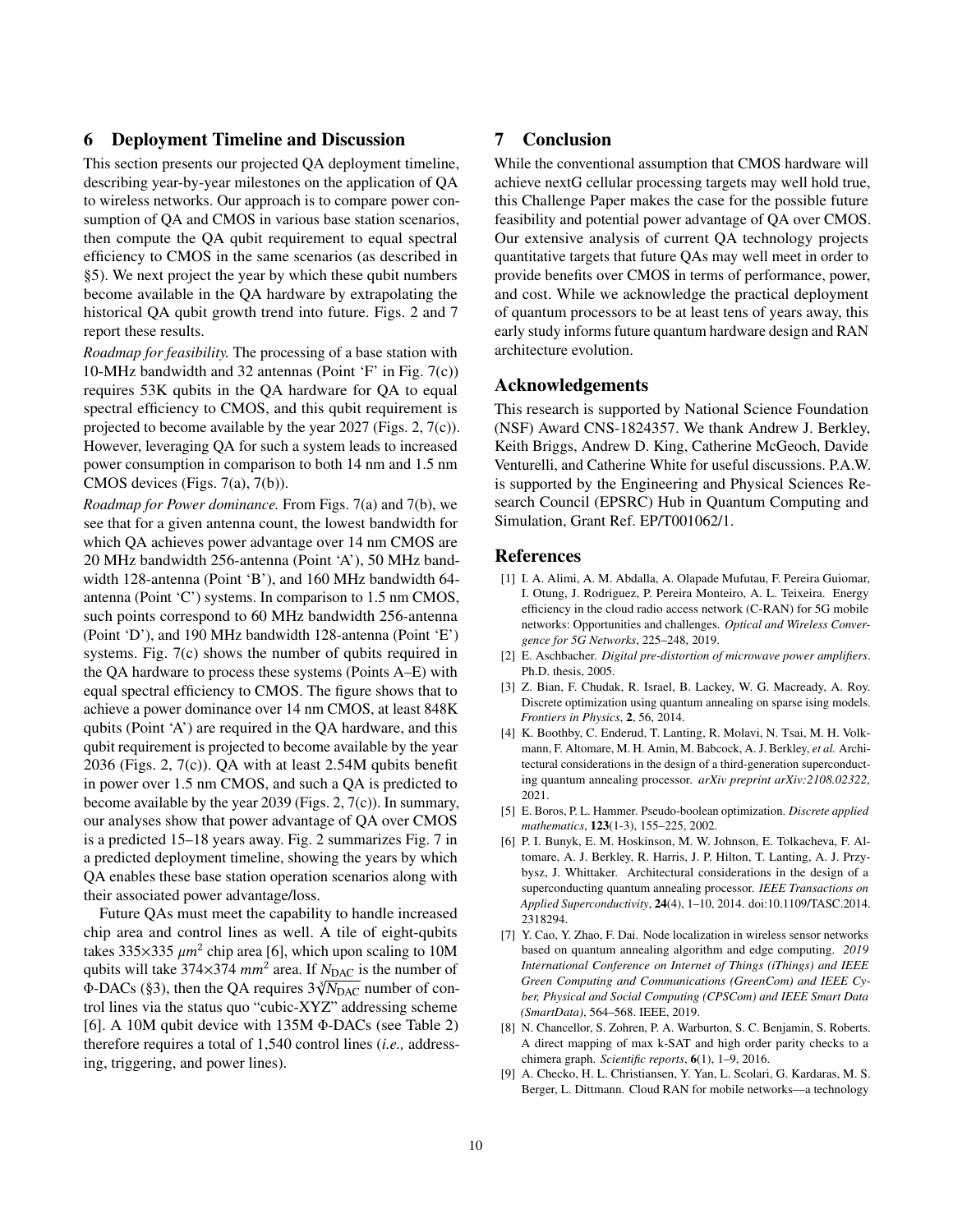overview. *IEEE Communications surveys & tutorials*, 17(1), 405–426, 2014.

- <span id="page-10-25"></span>[10] Y. Chen, D. Sank, P. O'Malley, T. White, R. Barends, B. Chiaro, J. Kelly, E. Lucero, M. Mariantoni, A. Megrant, C. Neill, A. Vainsencher, J. Wenner, Y. Yin, A. N. Cleland, J. M. Martinis. Multiplexed dispersive readout of superconducting phase qubits. *Applied Physics Letters*, 101(18), 182,601, 2012. doi:10.1063/1.4764940.
- <span id="page-10-0"></span>[11] Cisco. Annual Internet Report (2018–2023) White Paper, 2018.
- <span id="page-10-3"></span>[12] R. Courtland. Transistors could stop shrinking in 2021. *IEEE Spectrum*, 53(9), 9–11, 2016.
- <span id="page-10-14"></span>[13] E. Crosson, D. Lidar. Prospects for quantum enhancement with diabatic quantum annealing. *Nature Reviews Physics*, 1–24, 2021.
- <span id="page-10-8"></span>[14] J. Cui, Y. Xiong, S. X. Ng, L. Hanzo. Quantum approximate optimization algorithm based maximum likelihood detection. *arXiv preprint arXiv:2107.05020*, 2021.
- <span id="page-10-30"></span>[15] D-Wave Systems User Manual. Postprocessing Methods on D-Wave Systems, 2021.
- <span id="page-10-23"></span>[16] D-Wave Systems User Manual. Solver Computation Time, 2021.
- <span id="page-10-15"></span>[17] D-Wave Systems User Manual. Technical Description of the D-Wave Quantum Processing Unit, 2021.
- <span id="page-10-17"></span>[18] D-Wave Systems Problem Solving Handbook, 2018.
- <span id="page-10-6"></span>[19] D-Wave Systems. Clarity: A roadmap for the future of quantum computing, Website.
- <span id="page-10-20"></span>[20] D-Wave Systems. D-Wave QPU Architecture: Topologies, Website.
- <span id="page-10-7"></span>[21] D-Wave Systems. Zephyr Topology of D-Wave Quantum Processors, Website.
- <span id="page-10-35"></span>[22] B. Dai, W. Yu. Energy efficiency of downlink transmission strategies for cloud radio access networks. *IEEE Journal on Selected Areas in Communications*, 34(4), 1037–1050, 2016. doi:10.1109/JSAC.2016. 2544459.
- <span id="page-10-19"></span>[23] N. Dattani. Quadratization in discrete optimization and quantum mechanics. *arXiv preprint arXiv:1901.04405*, 2019.
- <span id="page-10-31"></span>[24] C. Desset, B. Debaillie, V. Giannini, A. Fehske, G. Auer, H. Holtkamp, W. Wajda, D. Sabella, F. Richter, M. J. Gonzalez, *et al.* Flexible power modeling of LTE base stations. *2012 IEEE wireless communications and networking conference (WCNC)*, 2858–2862. IEEE, 2012.
- <span id="page-10-27"></span>[25] A. E. Dorche, B. Wei, C. Raman, A. Adibi. High-quality-factor microring resonator for strong atom–light interactions using miniature atomic beams. *Opt. Lett.*, 45(21), 5958–5961, 2020. doi:10.1364/OL.404331.
- <span id="page-10-39"></span>[26] G. F. P. Fernandes. *Parallel algorithms and architectures for LDPC Decoding*. Ph.D. thesis, 2010.
- <span id="page-10-32"></span>[27] X. Ge, J. Yang, H. Gharavi, Y. Sun. Energy efficiency challenges of 5G small cell networks. *IEEE Communications Magazine*, 55(5), 184–191, 2017. doi:10.1109/MCOM.2017.1600788.
- <span id="page-10-33"></span>[28] 3rd Generation Partnership Project (3GPP). Study on new radio access technology: Radio access architecture and interfaces, *TS 38.801*, v.14.0.0, 2017.
- <span id="page-10-1"></span>[29] 3rd Generation Partnership Project (3GPP). Technical specification group services and system aspects, *TR 21.915*, v.15.0.0, 2017.
- <span id="page-10-28"></span>[30] J. A. Grover, J. I. Basham, A. Marakov, S. M. Disseler, R. T. Hinkey, M. Khalil, Z. A. Stegen, T. Chamberlin, W. DeGottardi, D. J. Clarke, *et al.* Fast, lifetime-preserving readout for high-coherence quantum annealers. *PRX Quantum*, 1(2), 020,314, 2020.
- <span id="page-10-24"></span>[31] R. Harris. Outrunning the bear: Quantum annealing in the presence of an environment. *Adiabatic Quantum Computing Conference (AQC)*, 2021.
- <span id="page-10-26"></span>[32] J. Heinsoo, C. K. Andersen, A. Remm, S. Krinner, T. Walter, Y. Salathé, S. Gasparinetti, J.-C. Besse, A. Potočnik, A. Wallraff, C. Eichler. Rapid high-fidelity multiplexed readout of superconducting qubits. *Phys. Rev. Applied*, 10, 034,040, 2018. doi:10.1103/PhysRevApplied.10.034040.
- <span id="page-10-29"></span>[33] M. Hosoya, W. Hioe, J. Casas, R. Kamikawai, Y. Harada, Y. Wada,

H. Nakane, R. Suda, E. Goto. Quantum flux parametron: a single quantum flux device for josephson supercomputer. *IEEE Transactions on Applied Superconductivity*, 1(2), 77–89, 1991. doi:10.1109/77.84613.

- <span id="page-10-18"></span>[34] IBM. Quantum computing systems, Website.
- <span id="page-10-9"></span>[35] F. Ishizaki. Computational method using quantum annealing for TDMA scheduling problem in wireless sensor networks. *2019 13th International Conference on Signal Processing and Communication Systems (ICSPCS)*, 1–9. IEEE, 2019.
- <span id="page-10-36"></span>[36] ITRS. International technology roadmap for semiconductors, executive report, 2003.
- <span id="page-10-4"></span>[37] ITRS. International technology roadmap for semiconductors 2.0, executive report, 2015.
- <span id="page-10-38"></span>[38] J. Jalden. *Maximum likelihood detection for the linear MIMO channel*. Ph.D. thesis, 2004.
- <span id="page-10-10"></span>[39] S. Kasi, K. Jamieson. Towards quantum belief propagation for LDPC decoding in wireless networks. *Proceedings of the 26th Annual International Conference on Mobile Computing and Networking*, MobiCom '20. Association for Computing Machinery, New York, NY, USA, 2020. ISBN 9781450370851. doi:10.1145/3372224.3419207.
- <span id="page-10-11"></span>[40] S. Kasi, A. K. Singh, D. Venturelli, K. Jamieson. Quantum annealing for large MIMO downlink vector perturbation precoding. *ICC 2021 - IEEE International Conference on Communications*, 1–6, 2021. doi: 10.1109/ICC42927.2021.9500557.
- <span id="page-10-21"></span>[41] H. G. Katzgraber, M. Novotny. How small-world interactions can lead to improved quantum annealer designs. *Physical Review Applied*, 10(5), 054,004, 2018.
- <span id="page-10-5"></span>[42] H. N. Khan, D. A. Hounshell, E. R. Fuchs. Science and research policy at the end of moore's law. *Nature Electronics*, 1(1), 14–21, 2018.
- <span id="page-10-12"></span>[43] M. Kim, D. Venturelli, K. Jamieson. Leveraging quantum annealing for large MIMO processing in centralized radio access networks. *Proceedings of the ACM Special Interest Group on Data Communication*, SIGCOMM '19, 241–255. Association for Computing Machinery, New York, NY, USA, 2019. ISBN 9781450359566. doi: 10.1145/3341302.3342072.
- <span id="page-10-37"></span>[44] A. D. King, J. Raymond, T. Lanting, S. V. Isakov, M. Mohseni, G. Poulin-Lamarre, S. Ejtemaee, W. Bernoudy, I. Ozfidan, A. Y. Smirnov, M. Reis, F. Altomare, M. Babcock, C. Baron, A. J. Berkley, K. Boothby, P. I. Bunyk, H. Christiani, C. Enderud, B. Evert, R. Harris, E. Hoskinson, S. Huang, K. Jooya, A. Khodabandelou, N. Ladizinsky, R. Li, P. A. Lott, A. J. R. MacDonald, D. Marsden, G. Marsden, T. Medina, R. Molavi, R. Neufeld, M. Norouzpour, T. Oh, I. Pavlov, I. Perminov, T. Prescott, C. Rich, Y. Sato, B. Sheldan, G. Sterling, L. J. Swenson, N. Tsai, M. H. Volkmann, J. D. Whittaker, W. Wilkinson, J. Yao, H. Neven, J. P. Hilton, E. Ladizinsky, M. W. Johnson, M. H. Amin. Scaling advantage over path-integral monte carlo in quantum simulation of geometrically frustrated magnets. *Nature Communications*, 12(1), 1113, 2021. doi:10.1038/s41467-021-20901-5.
- <span id="page-10-16"></span>[45] E. Knill. Quantum computing with realistically noisy devices. *Nature*, 434(7029), 39–44, 2005.
- <span id="page-10-13"></span>[46] B. Lackey. A belief propagation algorithm based on domain decomposition. *arXiv preprint arXiv:1810.10005*, 2018.
- <span id="page-10-2"></span>[47] P. Lähdekorpi, M. Hronec, P. Jolma, J. Moilanen. Energy efficiency of 5G mobile networks with base station sleep modes. *2017 IEEE Conference on Standards for Communications and Networking (CSCN)*, 163–168. IEEE, 2017.
- <span id="page-10-34"></span>[48] L. M. P. Larsen, A. Checko, H. L. Christiansen. A survey of the functional splits proposed for 5G mobile crosshaul networks. *IEEE Communications Surveys Tutorials*, 21(1), 146–172, 2019. doi:10.1109/ COMST.2018.2868805.
- <span id="page-10-22"></span>[49] W. Lechner, P. Hauke, P. Zoller. A quantum annealing architecture with all-to-all connectivity from local interactions. *Science advances*, 1(9), e1500,838, 2015.